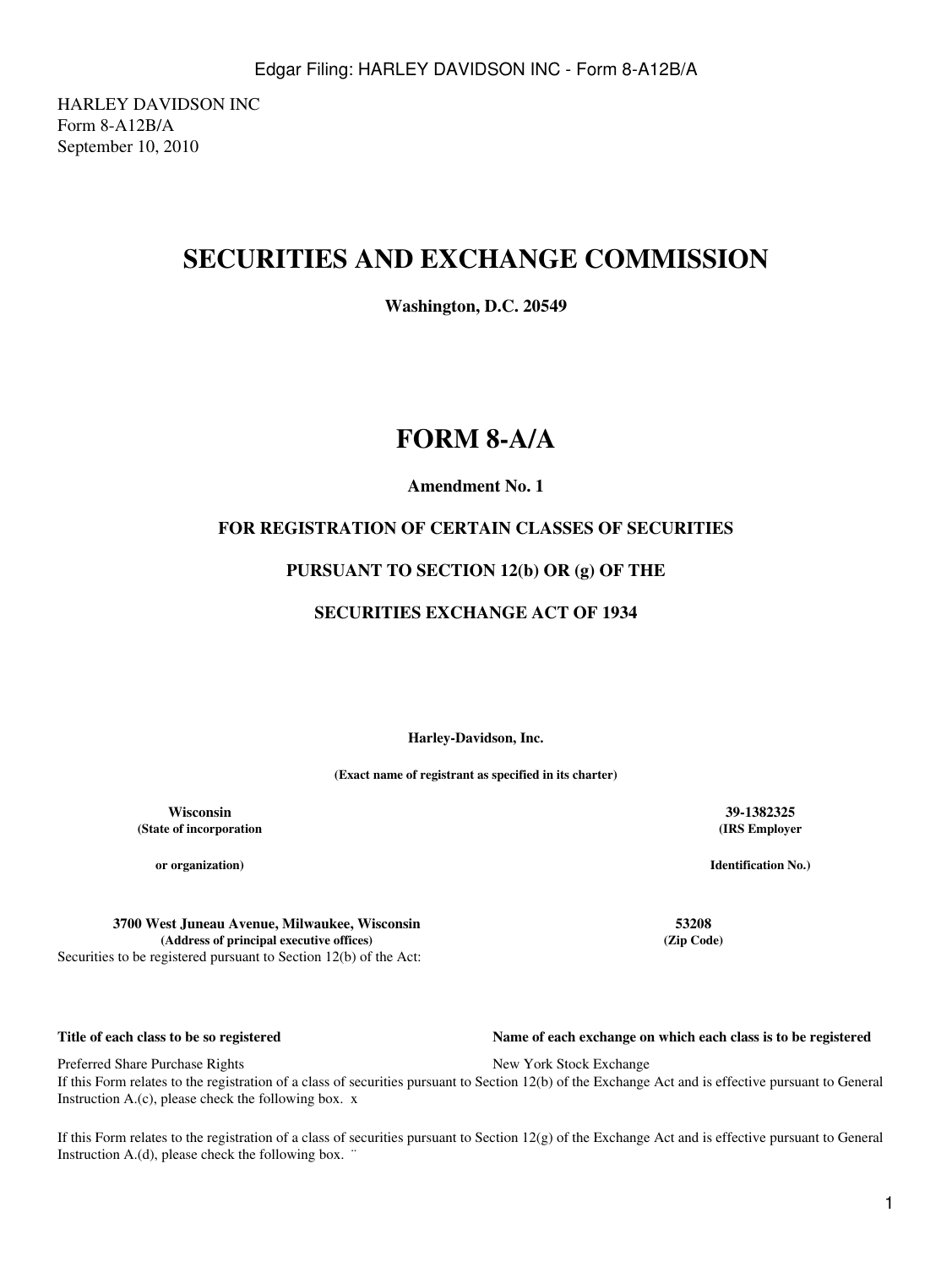## Edgar Filing: HARLEY DAVIDSON INC - Form 8-A12B/A

Securities Act registration statement file number to which this form relates: Not applicable

Securities to be registered pursuant to Section 12(g) of the Act: None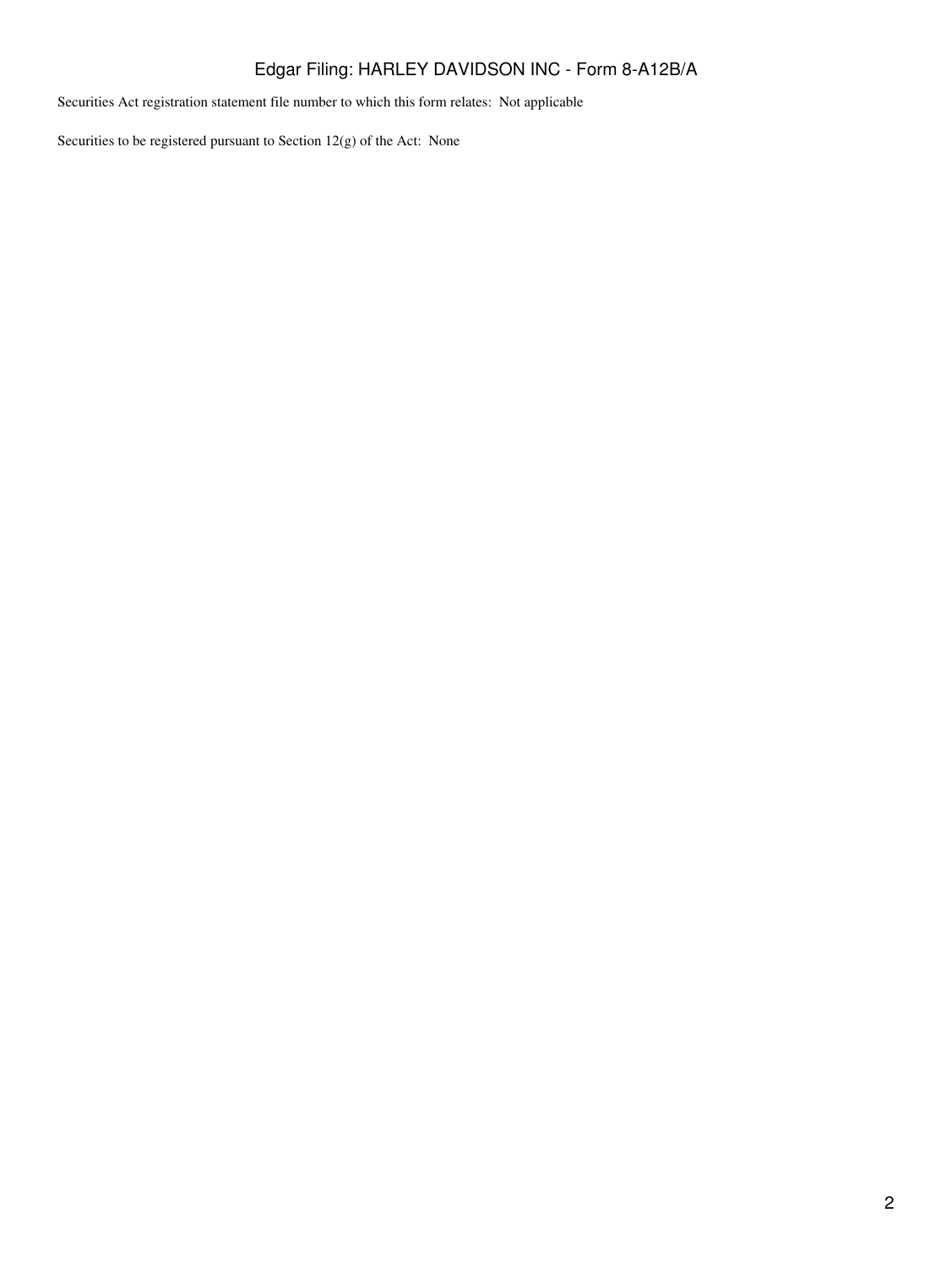This Form 8-A/A is filed by Harley-Davidson, Inc. (the Company) to amend and restate Item 1 of the Form 8-A filed by the Company on March 7, 2000 to reflect the expiration of the Preferred Share Purchase Rights (the Rights) registered on such Form 8-A.

#### Item 1. Description of Registrant s Securities to be Registered.

On August 20, 2010, the Final Expiration Date occurred under the Rights Agreement, dated as of February 17, 2000, between the Company and Computershare Investor Services, LLC (successor to Firstar Bank, N.A.) (the Rights Agreement). As a result, the Rights Agreement and the Rights issued thereunder expired by their own terms and each share of common stock, par value \$0.01 per share, of the Company no longer is accompanied by a right to purchase, under certain circumstances, one ten-thousandth of a share of Series A Junior Participating Preferred Stock of the Company. The terms of the Rights Agreement and the Rights issued thereunder are described in the Companys Registration Statement on Form 8-A filed on March 7, 2000. Shareholders of the Company were not entitled to any payment as a result of the occurrence of the Final Expiration Date and the expiration of the Rights.

2